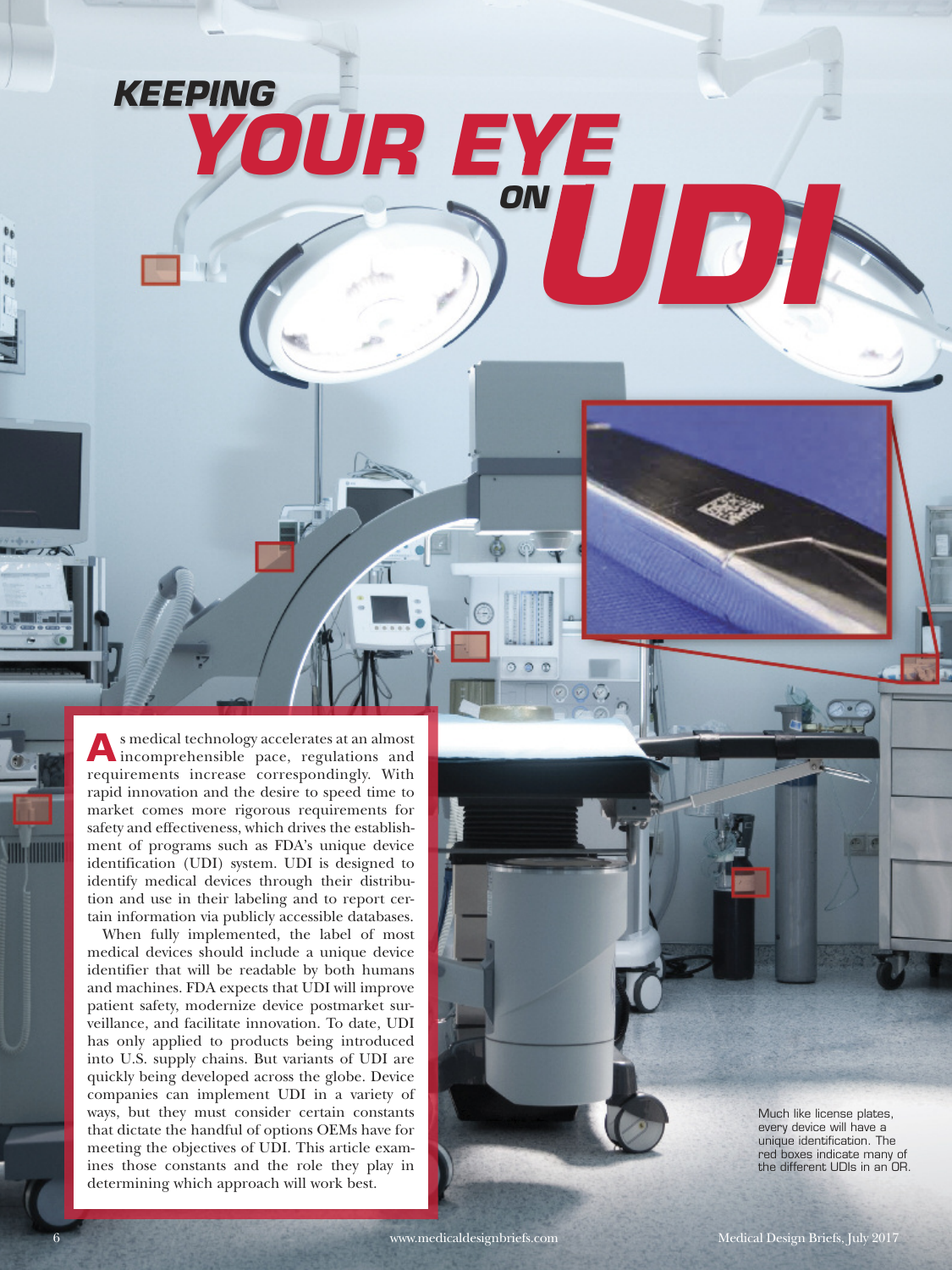## **Constant #1**

The first constant is that UDI compliance for FDA or other regulatory bodies will always include two primary pursuits: 1) putting the unique identifier on product labeling (a veritable license plate) and 2) submitting that information to the registries of regulatory bodies. It is interesting that, although the unique identifier printed on a label serves as a pointer to its associated regulatory data, most organizations manage their labeling data and regulatory data in two entirely separate systems even though most of the data is shared and should be identical (see Figure 1).

Responsibilities for managing each undertaking (i.e., labeling and submissions) are usually split across two different departments, which often involves different software systems. This separation greatly increases the potential for errors if synchronization efforts across these systems go awry. FDA reports that its Global Unique Device Identification Database (GUDID) already contains an unexpectedly large number of errors. There is a silver lining, though: the right data management can make a bifurcated approach work.

## **Constant #2**

Effectively satisfying the requirements of both the label itself and submission of its error-free data to a regulatory agency calls for a system in which the data is impeccably controlled. Understandably, the extent to which data is controlled varies from company to company. However, there is another critical constant: only three approaches are available for coalescing and harnessing the data required for labeling and submission: on-premises, via the cloud, or a hybrid of the two.

Prior to the advent of UDI, most organizations used on-premises solutions (locally housed and managed hardware and software) to marshal the data that would appear on labels. Labeling systems could pass data from enterprise systems onto labels through connections made between enterprise resource planning (ERP), manufacturing execution systems (MES), and process lifecycle management (PLM) systems. Connections between these systems could be as simple as a label design software program being instructed to obtain data for variable fields from these enterprise systems. Most of the better label design software products could be set up this way. More sophisticated systems were connected and controlled via an intermediary database as implied in Title 21 of the Code of Federal Regulations (21 CFR). These databases are capable of recording history and digital signatures.

Cloud-based management of labeling data is still very new. Due to the nature of the cloud, using this approach will necessarily involve setting up a database or multiple databases to capture and store the required information. Because of the sensitive nature of high-value information in the life sciences, single tenancy in which a single server supports each customer will always be preferred. For the most part, cloud technology has not been tapped for managing regulatobased systems such as GS1 GDSN (Global Data Synchronization Network) data pools, or potentially other systems for other regulatory bodies.

A hybrid system, for example, may start by integrating an ERP with a system to obtain a global trade item number (GTIN) for submission to a regulatory database, e.g., GUDID. Next, a company may integrate the labeling system with the very same field in the ERP so that the labeling system can obtain a GTIN for insertion into a variable field on a label. Integrating yet another system to get the GTIN information into a GDSN data pool can complicate things even further. More integration points mean more cost and more integrations that need to be maintained.



Fig. 1 – Labeling data and regulatory data are shared and, therefore, should be identical.

ry data, and, until recently, use of the cloud has been limited to the submission process. Microsoft Excel and much effort (e-mailing) has predominantly been used to coalesce and massage data before submitting it through a cloudbased, submissions-only solution. Although this has been a good stopgap measure, considerations for ongoing and expanded data maintenance are now coming to light. Submitting data via cloud vendors has been a positive first step, and OEMs are finally exploring the idea of cloud-based regulated data management and submission. Many OEMs are now opting for a hybrid approach using both on-premise systems and the cloud (see Figure 2).

In information technology, connecting disparate systems is known as integration. With a hybrid approach, multiple redundant integrations across several system types will often need to be made to enable access to common data. Typical integrated systems might include an on-premise database of information required for labeling and cloud-based systems such as for GUDID submission and other cloud-

The goal is to avoid creating multiple integrations and therefore avoid multiple points for potential failure. Building a "single source of truth" via multiple integrated systems is not the answer. Rather, setting up a single coalescing database is more manageable and less likely to produce errors. Known as master data management, the system serves as a crucible to gather and disseminate data as needed. And it can be either onpremises or can reside in a cloud hosted environment.

As regulatory bodies around the world introduce their variants of U.S. FDA UDI, it will drive the need for structured yet flexible data that can be reused easily and effectively. Device companies will need to implement additional processes to address the complexity of localization and destination labeling as more regionally specific UDI and concomitant regulations are added to the mix.

# **Constant #3**

Once systems allow for regionally specific input and management of data, this will quickly become a new constant. But